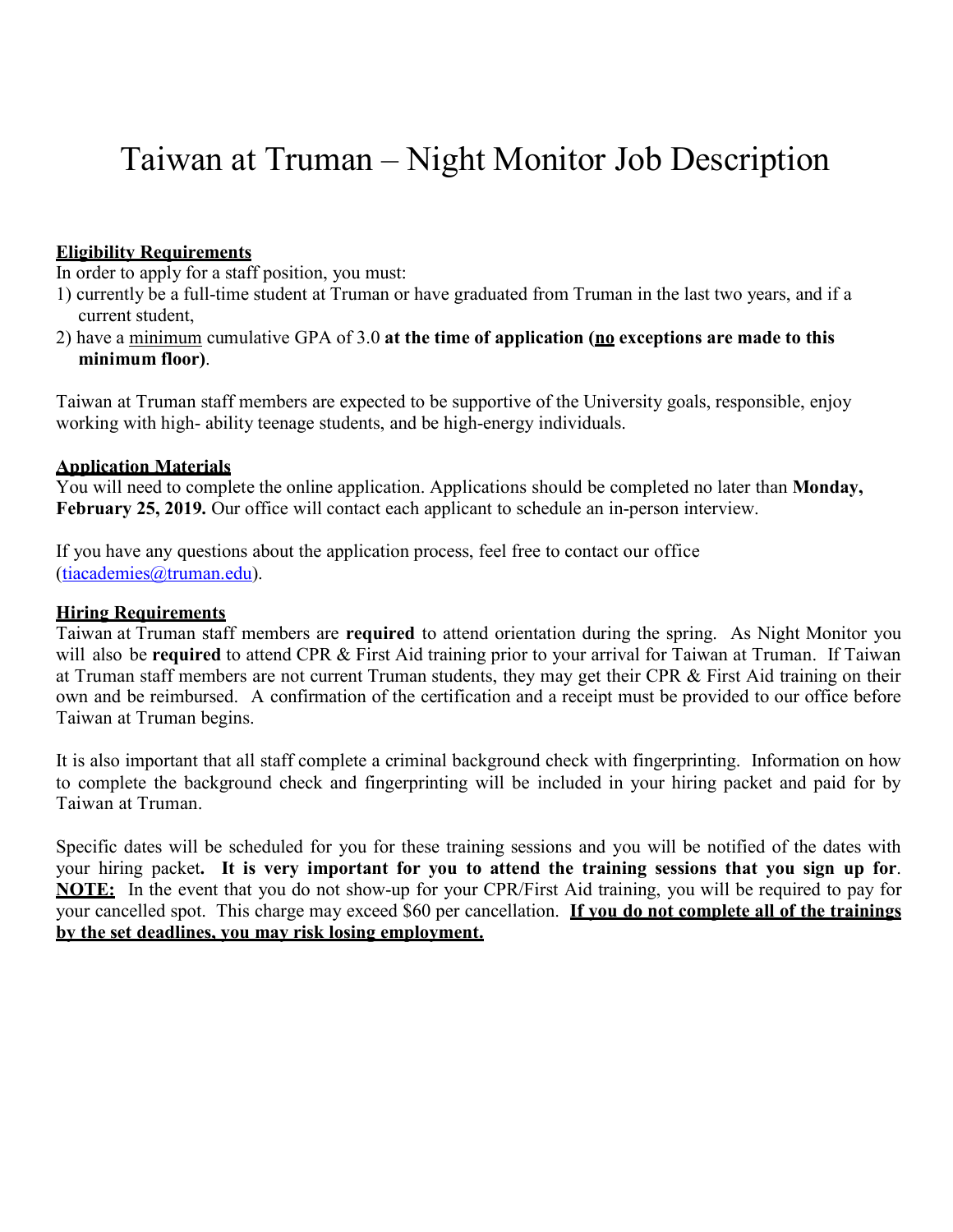#### **SUMMARY OF THE POSITION**

This position is vital to the safe operation of Taiwan at Truman. You have a great deal of responsibility to the students and the reputation of Taiwan at Truman. Please ask the Director if you have any questions about the procedures described in this document, or the operation of the program in general. On occasion you may need to communicate with the staff who are sleeping while you are on duty. For non-crisis situations there are mailboxes in the office if you need to leave messages. In the event a situation arises that requires the immediate attention of administrative staff, call the Director.

This document details the procedures you should employ in your routine duties.

#### **BEFORE THE ACADEMY**

 The Night Monitor is required to attend orientation during the spring and participate in training prior to the Academy session.

#### **DURING THE ACADEMY**

- Keeping floor of residents free from non-Taiwan at Truman
- persons. Rounds (listed on schedule) and light checks.
- Make sure students are not talking, listening to loud music, or out of their rooms.
- Make sure doors cannot be pushed open. They automatically lock, but can be taped open.
- Spot check for towels covering bottom of door. (use a hangar)
- Post signs (activity lists, schedules, etc.) around the building if needed.
- Follow the schedule as detailed on the next page.
- Keep track of sign-in times. (this keeps preceptors honest)
- At 6:50 am, see that duty preceptors are alive, awake, alert and enthusiastic.
- If not awake by 6:55 am, please wake the duty preceptors up or find a Director.
- At 6:55 am, please roam the fifth floor for any students who may leave their rooms early.
- At 7:10am, your shift ends and you may eat breakfast or go to sleep.
- **Report all infractions in the form of a document.**

#### **OPTIONAL RESPONSIBILITIES AND DUTIES**

- **◆ Be a team co-captain for the team activities.**
- If you would like to lead an activity for the evening, see the Activities Directors.
- Staff Meetings are generally not required (unless your presence is requested by the Director), but you are welcome to attend.

### **GENERAL INFORMATION**

- The Night Monitor will live with staff, preceptors and students in the residence hall.
- $\triangle$  The salary is \$1100 per session plus room and board.
- The Night Monitor may not be enrolled in summer classes during the Academy.
- The Night Monitor is a representative of Truman State University and is expected to act in a manner befitting this responsibility.
- You will not be given a meal plan since you will be asleep during open hours of the cafeteria. You're welcome to charge your breakfast in the cafeteria if you choose to eat before going to bed. You are allowed to buy food or eat out for lunch and dinner within a reasonable amount, \$5.00-\$7.00 for lunch and \$10.00 for dinner. **You will need to keep all receipts and turn them in at the end of the session to be reimbursed. You will need to bring all of your receipts to MC 303 for reimbursement.**
- Taiwan at Truman staff members are representatives of Truman State University and are expected to act in a manner befitting this responsibility, even when not directly interacting with students. This includes adherence to all applicable policies of the university, laws of the local, state, and federal government, as well as the exercise of common sense and good judgment. Employees will be expected to refrain from making